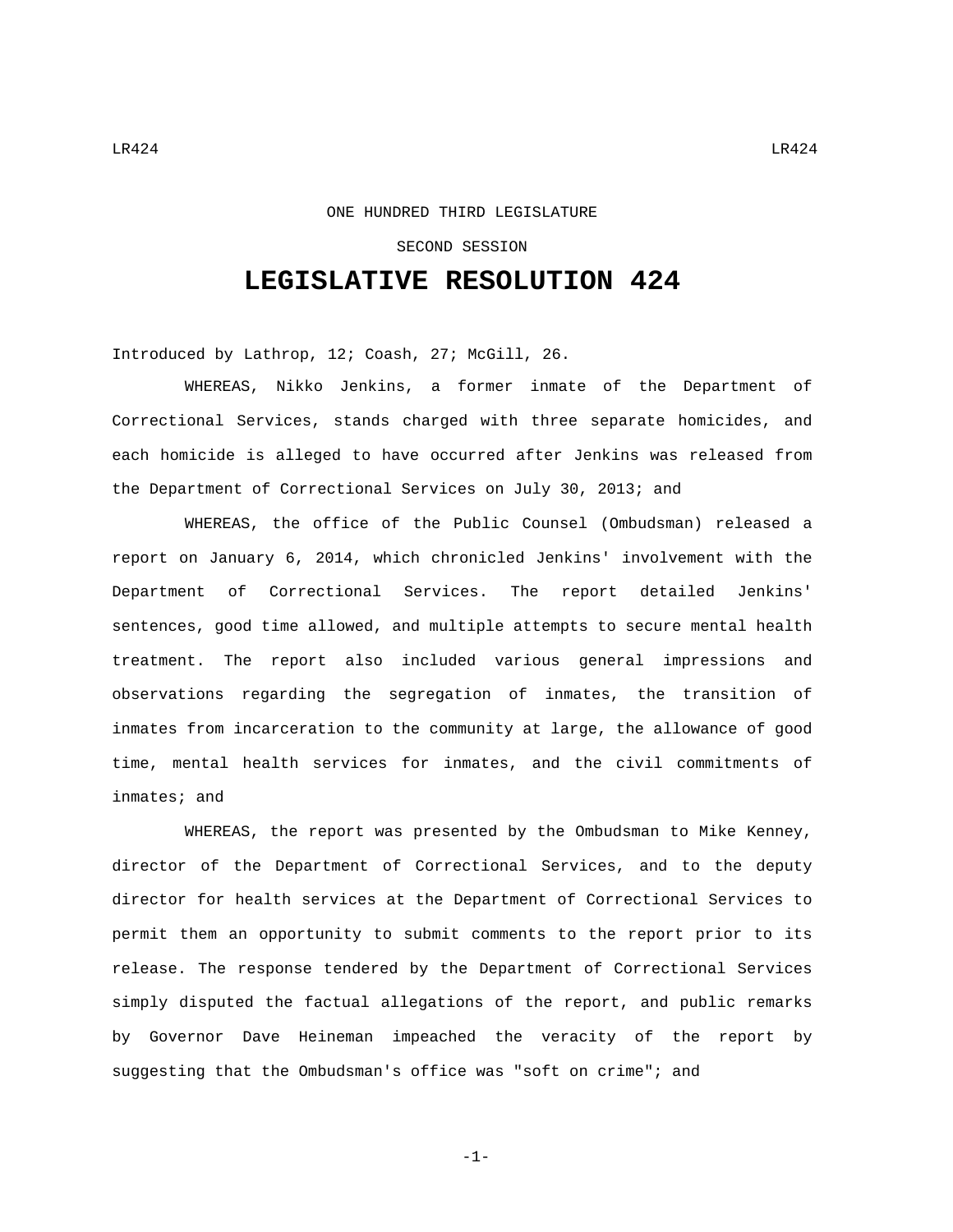WHEREAS, the circumstances of Jenkins' release has understandably generated intense public interest as evidenced by countless news stories concerning his release and the subsequent homicides, and the Ombudsman's report and the Governor's impeachment of the report have created confusion among the public regarding the circumstances of Jenkins' release and the policies and practices of the Department of Correctional Services that contributed to his early release; and

WHEREAS, the citizens of Nebraska have a right to know the details of Jenkins' incarceration, including his threats to kill upon release and his pleas for a mental health commitment, the details of his release, and the opportunities the Department of Correctional Services had to withhold or revoke good time and diminish, through mental health care, his dangerous propensities prior to his release; and

WHEREAS, the Legislature must fully understand the policies and procedures of the Department of Correctional Services, an agency within the executive branch of state government, in order to determine if those policies and procedures in any manner contributed to Jenkins' release into the community at large.

NOW, THEREFORE, BE IT RESOLVED BY THE MEMBERS OF THE ONE HUNDRED THIRD LEGISLATURE OF NEBRASKA, SECOND SESSION:

1. That the Legislature hereby calls for the Executive Board of the Legislative Council to meet forthwith and appoint a special committee of the Legislature to be known as the Department of Correctional Services Special Investigative Committee of the Legislature. The committee shall consist of seven members of the Legislature appointed by the Executive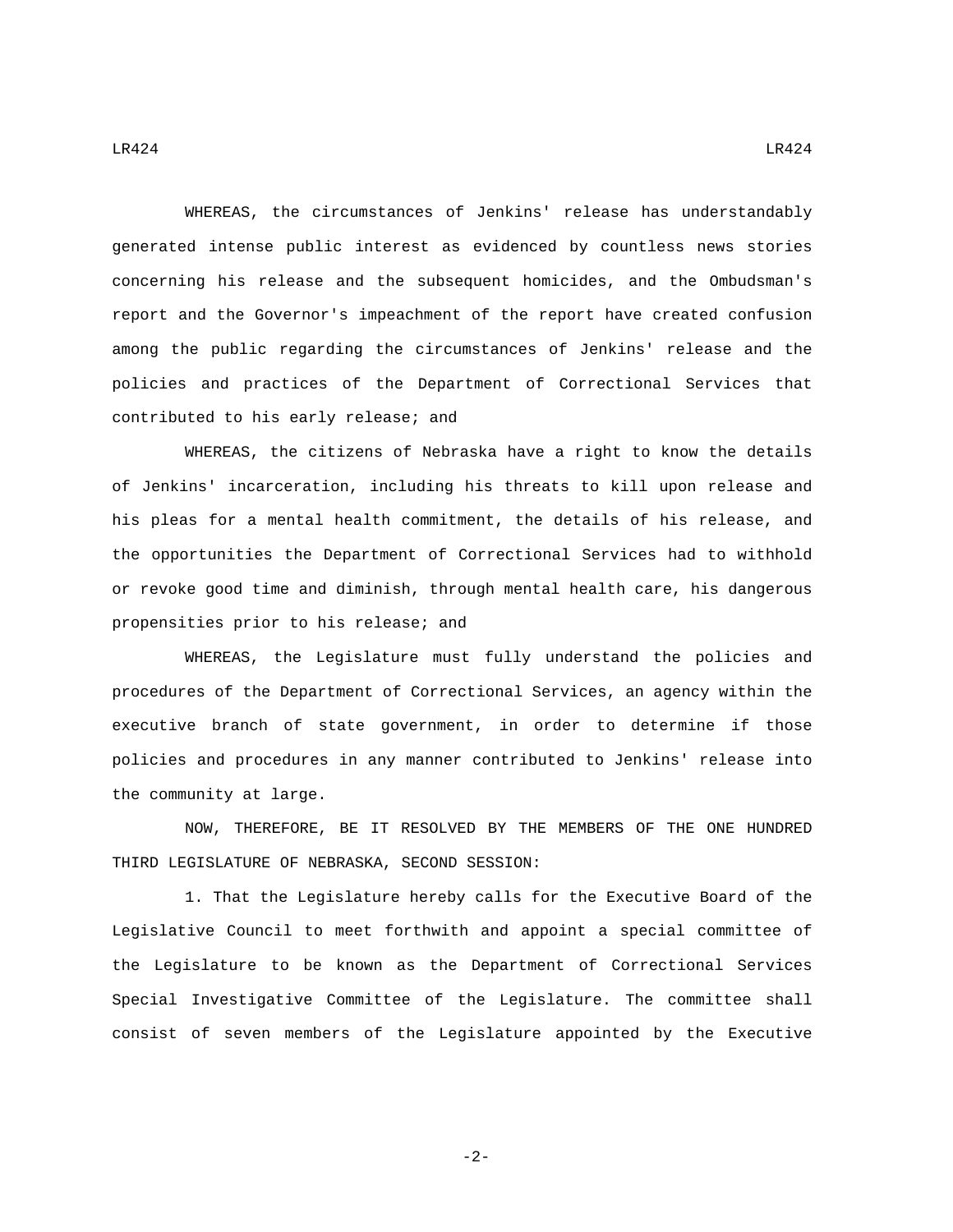Board. The committee shall elect a chairperson and vice-chairperson from the membership of the committee. The Executive Board is hereby authorized to provide the committee with a legal counsel, committee clerk, and other staff as required by the committee from existing legislative staff. The Executive Board is also authorized to hire outside legal counsel, consultants, and investigators as required by the committee. The committee shall be an investigative committee and is hereby authorized to hold hearings and issue subpoenas as deemed necessary by the committee.

2. That the Department of Correctional Services Special Investigative Committee of the Legislature is hereby authorized to study the circumstances of Nikko Jenkins' incarceration and release including, but not limited to, the following:

(a) Jenkins' criminal history and the sentences received for each conviction;

(b) Jenkins' juvenile justice and child welfare involvements;

(c) The history of Nebraska's good time laws and the policies or practices of the Department of Correctional Services administering how the good time laws and policies were applied to Jenkins' multiple sentences;

(d) The occasions when Jenkins, during his incarcerations, threatened to kill upon his release from the Department of Correctional Services and the department's response to each threat;

(e) Each occasion when Jenkins requested mental health treatment or commitment to the Lincoln Regional Center or similar placement and the department's response to each request;

-3-